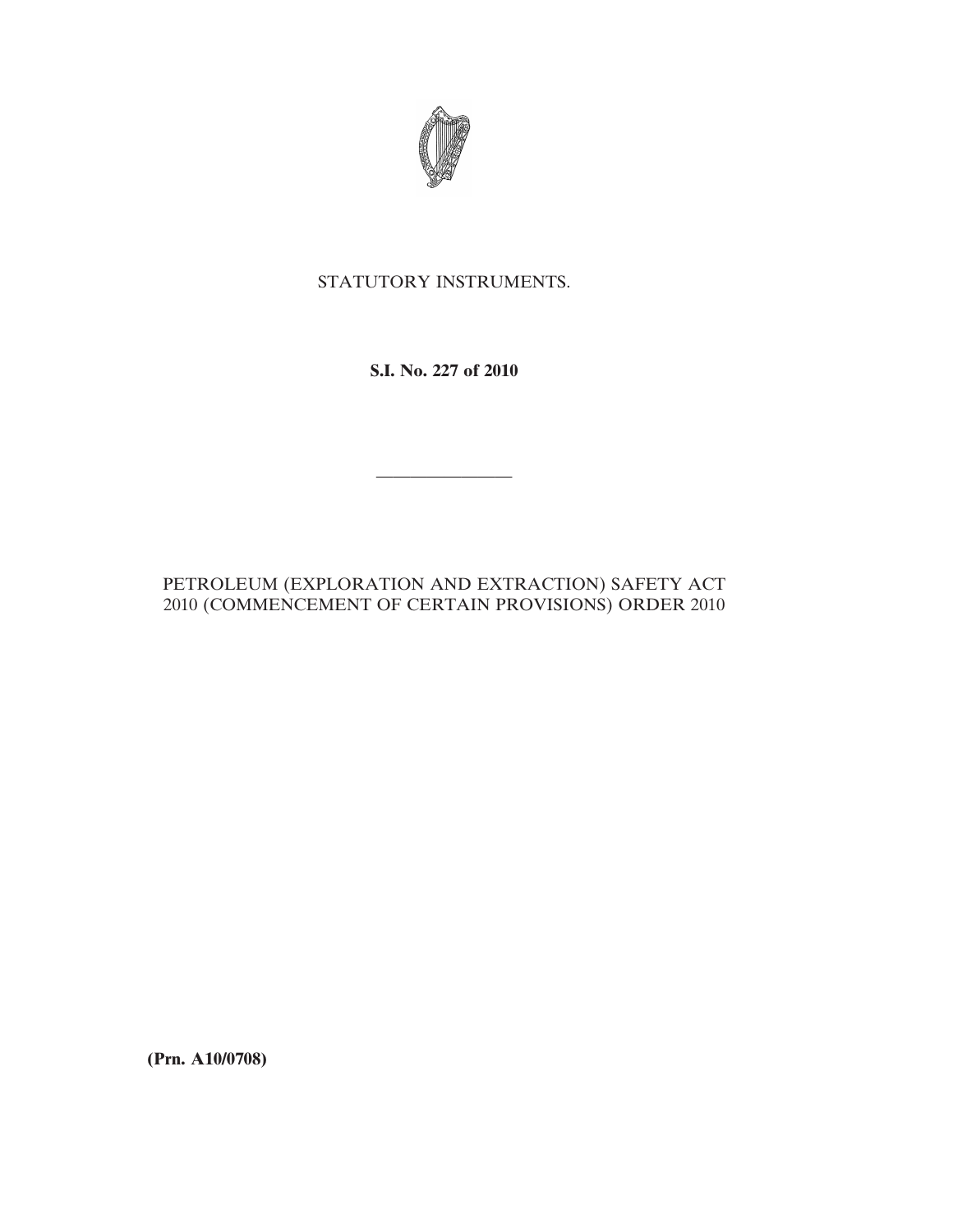### PETROLEUM (EXPLORATION AND EXTRACTION) SAFETY ACT 2010 (COMMENCEMENT OF CERTAIN PROVISIONS) ORDER 2010

I, EAMON RYAN, Minister for Communications, Energy and Natural Resources, in exercise of the powers conferred on me by section 1(2) of the Petroleum (Exploration and Extraction) Safety Act 2010 (No. 4 of 2010) hereby order as follows:

1. This Order may be cited as the Petroleum (Exploration and Extraction) Safety Act 2010 (Commencement of Certain Provisions) Order 2010.

2. The 22nd day of May 2010 is appointed as the day on which sections 1, 2 and 4 together with sections 13A, 13B, 13C, 13G, 13H and 13K inserted by section 3 of the Petroleum (Exploration and Extraction) Safety Act 2010 (No. 4 of 2010) come into operation.



GIVEN under my Official Seal, 22 May 2010.

> EAMON RYAN, Minister for Communications, Energy and Natural Resources.

*Notice of the making of this Statutory Instrument was published in "Iris Oifigiúil" of* 28*th May*, 2010.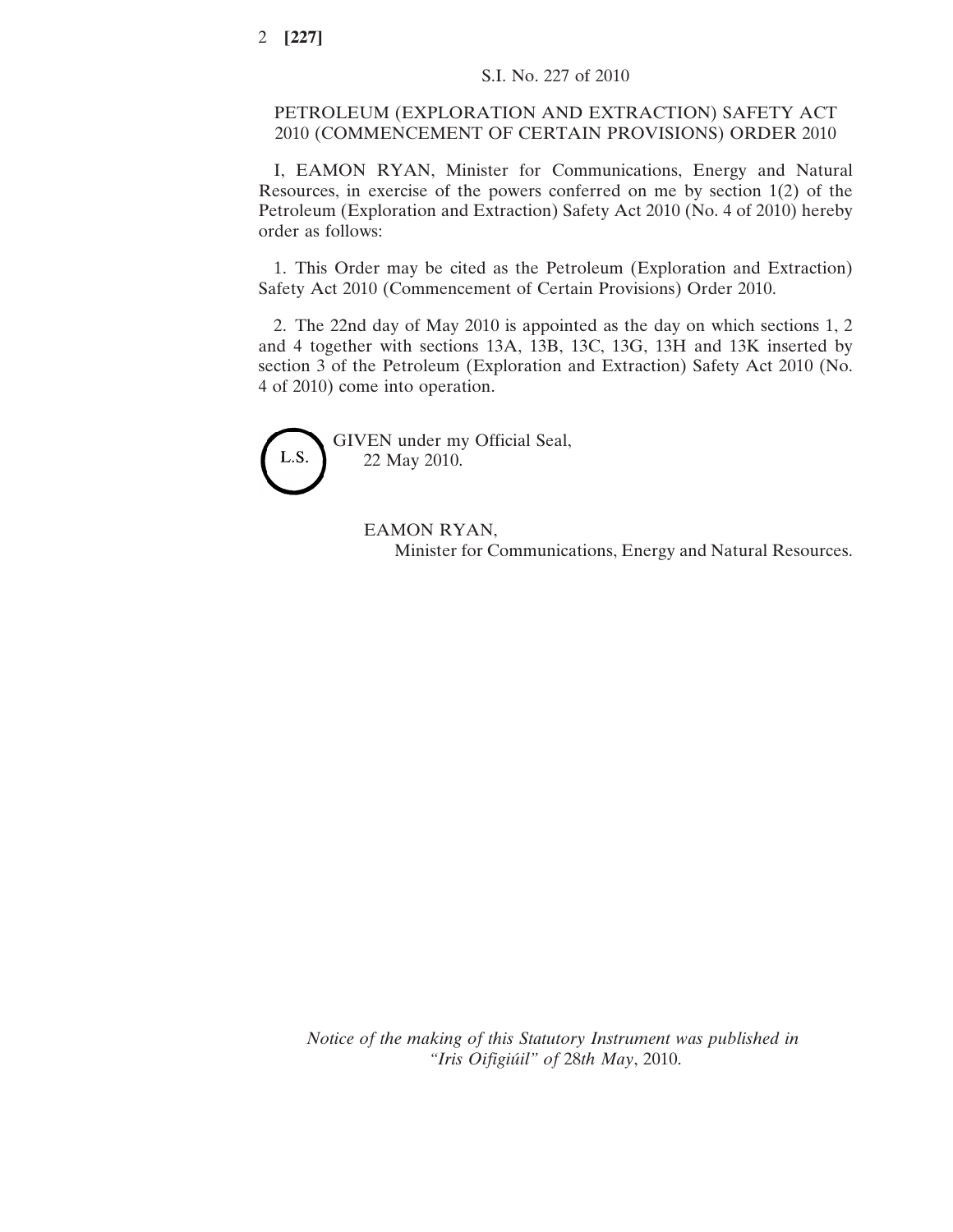**[227]** 3

### EXPLANATORY NOTE

*(This note is not part of the Instrument and does not purport to be a legal interpretation.)*

This Order brings into operation on 22nd May 2010, sections 1, 2 and 4, together with sections 13A, 13B, 13C, 13G, 13H and 13K of the Petroleum (Exploration and Extraction) Safety Act 2010, for the purpose of assigning responsibility for the regulation of upstream petroleum activities with respect to safety to the Commission for Energy Regulation.